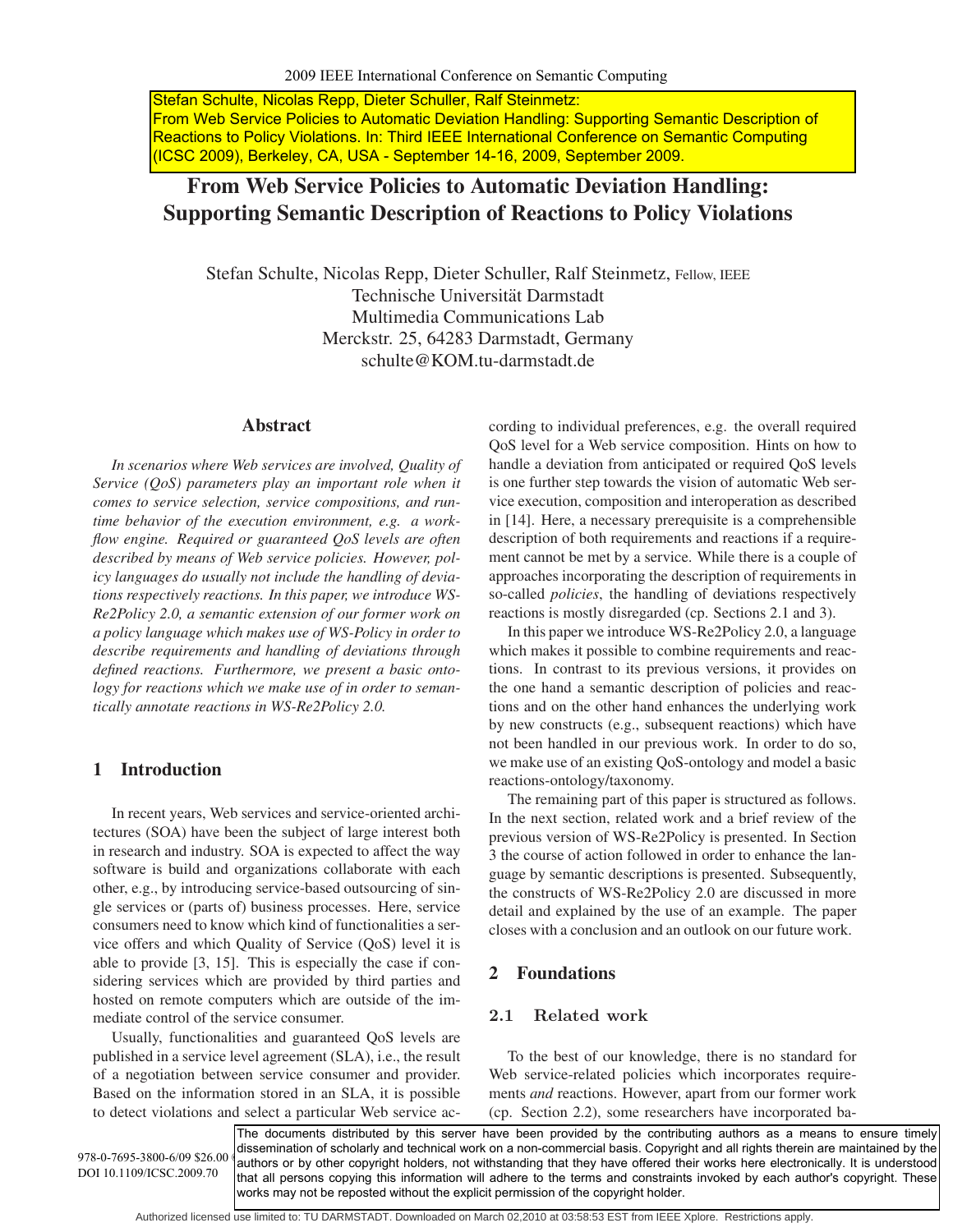sic policy enforcement aspects, e.g., Ludwig et al. [13]. Here, the authors make use of WS-Policy as a part of WS-Agreement to specify requirements in their CREMONA architecture. However, the focus of this work is on the initial negotiation of a SLA and possible renegotiations, further reactions are not considered. Tosic et al. [21] also define basic reactions in their *Web Service Offerings Language*, which are restricted to monetary compensation. More advanced definitions of reactions can be found in [2] and [5].

Last but not least, Kagal et al. [11] introduce the policy framework *Rein* with special regard to access control to Web resources. Rein is made up from a number of ontologies which can be used in order to model policies and delegations amongst others but does not provide a language for policies. Delegation is related to security issues and therefore limited to delegation of authority and trust. Nevertheless, it is possible to employ an own policy or reactions language in Rein which makes it possible to model a deviation handling which is not limited to security constraints.

None of the aforementioned work has incorporated semantic information in the context of general policy enforcement. However, as it will be described in Section 3.1, some researchers have tackled the usage of QoS-based semantic information in Web services in general and semantic enhancement of WS-Policy in special.

#### **2.2 Status quo**

WS-Re2Policy is a requirements and reactions policy language which has been developed in order to monitor (Web) services in a distributed fashion. The intention of WS-Re2Policy is to meet the requirements of a "classical" scenario for cross-organizational collaborations based on the integration of business processes and by utilization of Web service standards. In such a scenario, customers make use of third party services, i.e. services which are provided by business partners. QoS level guarantees are negotiated a priori to the actual service requests and written down in an SLA. At this point, the definition of reactions, if a QoS requirement is violated, comes into play – if a service is executed remotely (from the perspective of the service consumer), it is necessary to define reactions at the service endpoint.

WS-Re2Policy makes use of the W3C's *Web Services Policy 1.2 framework* (WS-Policy [1]) and is compliant with this framework. Further on, WS-Re2Policy can be extended itself by other WS-Policy compliant languages. Policies in WS-Re2Policy are so-called *RequirementsReactionsSuites*, which are made up from a *requirements* and a *reactions* part. While requirements can be described using any WS-Policy compliant language, reactions are a proprietary development. Possible reactions to SLA violations include amongst others the restarting of a service, renegotiating of SLA parameters, or the selection of a different service. Different types of reactions might be combined or reactions might be repeated.

A more detailed discussion of the previous version of WS-Re2Policy including a detailed example can be found in [17, 18].

#### **2.3 Extensions to WS-Re2Policy**

Even though WS-Re2Policy covers the necessary elements needed for the description of requirements and the handling of deviations, there are some potential improvements which have evolved during the usage of the initial versions of the language.

Firstly, since the first version of our policy language, WS-Policy has evolved from W3C Member Submission 1.2 [1] to W3C Recommendation 1.5 [23], hence WS-Re2Policy should be adjusted to this progress.

Furthermore, WS-Re2Policy currently supports sequences of reactions as well as iterations (loops). More control constructs like, e.g., break points (i.e., if the reaction leads to a positive outcome, the remaining reactions will be skipped) or simultaneous reactions are thinkable and would lead to more options when describing reactions.

Finally, several authors have proposed the usage of QoS ontologies for Web services (cp. Section 2.1). QoS facets are the foundation of the requirements defined in WS-Re2Policy and therefore it is reasonable to make use of an already existing QoS-ontology in order to define requirements. However, these ontologies do not involve information regarding possible reactions – this makes it necessary to develop a reactions-ontology.

While some of the former shortcomings mentioned above can be met by an extension of the XML schema of WS-Re2Policy, the involvement of semantic information regarding QoS aspects facilitates completely new options on how to process policies, e.g., by using a reasoner which is able to detect policy inclusion, equivalence, incompatibility, incoherence, and conformance [16]. Thus, we decided to re-engineer WS-Re2Policy as a semantically annotated policy language for Web services.

# 3 Making use of semantic data in WS-Re2Policy

In this section, we present the course of action followed in order to enhance WS-Re2Policy with semantic information. This includes a consideration of related work regarding semantic annotations for Web service policies in general (Section 3.1), the integration of WS-Policy in SAWSDL (Section 3.2) and an examination of QoS- (Section 3.3) and reactions-ontologies (Section 3.4). Regarding the lastmentioned, we will introduce our own basic taxonomy as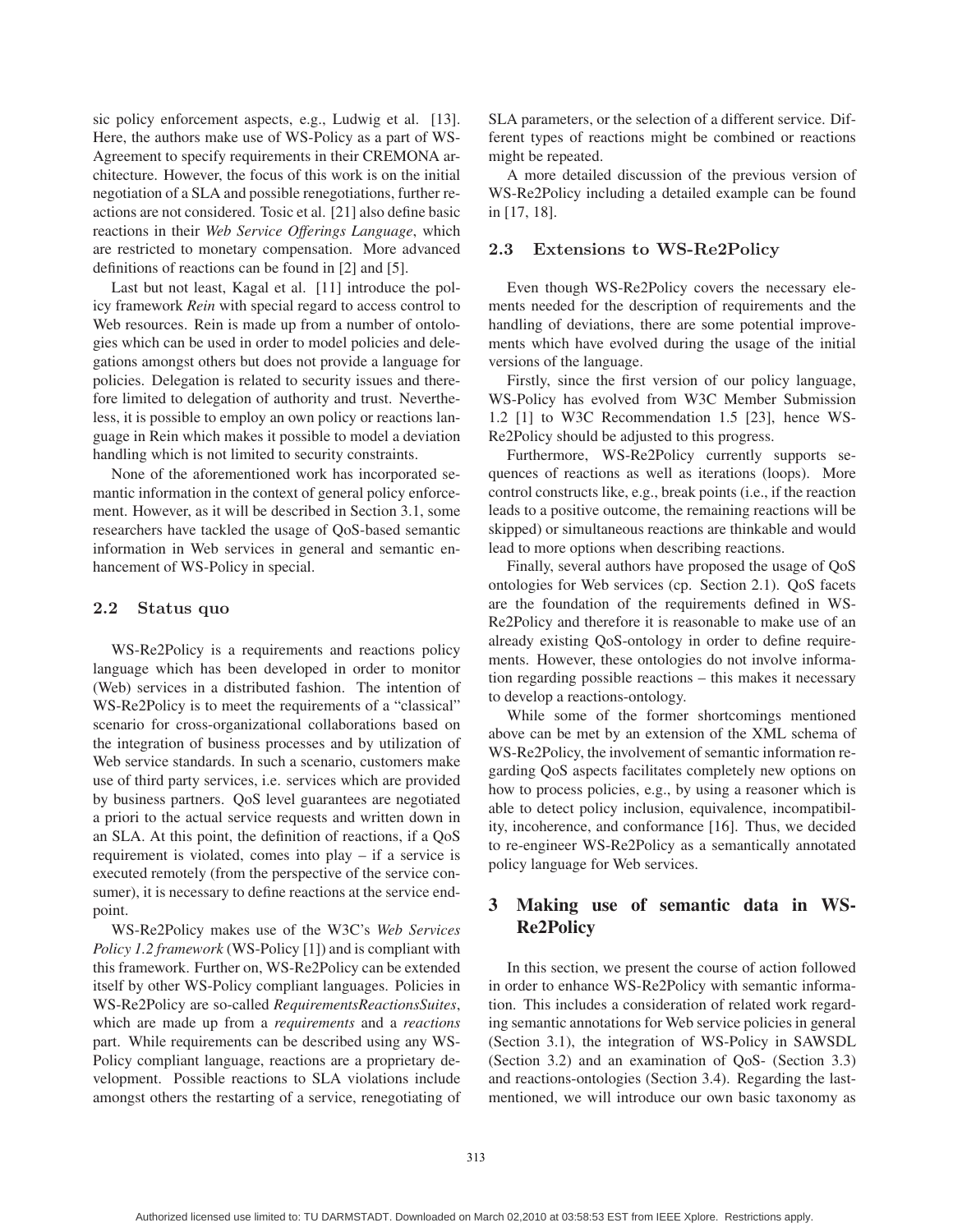we were not able to find any related work we could have made use of.

## **3.1 Semantic Annotations for Web Service Policies**

While WS-Policy delivers per se only a syntactic description of policies, there has been some work on how to enhance such policies with semantic information.

An approach to enrich WS-Policy with semantic information can be found in [12]. Here, the authors provide a general translation of WS-Policy to OWL and do not focus on QoS aspects.

Verma et al. [24] extend WS-Policy by OWL ontologies. Concepts from the ontologies are directly inserted into policy assertions. Furthermore, the authors provide policy matching functionalities. Roman et al. [19] follow a similar approach in their attempt to align WSMO and WS-Policy. Again, the authors embed the policy ontology in the policy assertion.

Most recently, Chaari et al. [4] have enhanced Web service selection by using a QoS-ontology and WS-Policy. The authors present QoS-based policy matching, a generic QoSbased ontology and an extension of UDDI. However, the authors do not make use of common ontology standards like OWL and are therefore not able to incorporate one of the many efforts towards QoS-ontologies (cp. Section 3.3). This approach leads to the benefit that it is possible to extend policies directly in WS-Policy. Nevertheless, in our opinion it would be more elegant to refer directly to the ontology concepts in order to employ the semantic information in common tools for the handling of (semantic) Web services. Furthermore, the usage of a commonly accepted QoS-ontology would facilitate a higher degree of exchangeability and also reusage of the services which the policies refer to.

Garcia and de Toledo [9] enrich QoS policies for Web services by semantic information based on WSDL and OWL. The authors present their own annotation mechanisms and do not make use of those provided by SAWSDL respectively WSDL-S. Like the aforementioned approaches to semantically annotated policies for Web services, this approach does not incorporate any information regarding reactions. Nevertheless, this approach comes closest to our requirements as it will be presented in the following sections.

Considering these approaches to semantic annotations for policies for Web services, we decided to follow the approach by [4] and enhance the description of WS-Re2Policy-based *RequirementsReactionsSuites* by references to concepts in semantic models.

#### **3.2 WS-Policy and SAWSDL**

In this work, we make use of SAWSDL in order to annotate QoS-policies semantically. This approach raises two issues – on the one hand, it is necessary to define an ontology which can be used in this scenario (cp. Sections 3.3 and 3.4) and on the other hand it has to be defined which elements of WS-Policy (respectively WS-Re2Policy) should be annotated.

SAWSDL provides the *modelReference*-attribute [8]. This element can be used in order to model references from elements within WSDL (and furthermore XML schema which is not employed in the work at hand). Even though model references may be used with every element within WSDL, their meaning is only defined for a couple of WSDL-elements and most notably not for the various WS-\* specifications, e.g., WS-Policy.

Thus, we define a *modelReference*-attribute for WS-Re2Policy analog to its definition in SAWSDL [8]: A *modelReference* can be used to annotate a policy assertion (i.e., a requirement represented in WS-Policy) or a reaction and provides a reference to a concept or concepts in a semantic model that describes the QoS requirement or the reaction. In our scenario, the semantic model is an ontology (cp. sections below) as it seems reasonable to build on the already existing work in this area.

Concerning the definition of a *modelReference* in the WS-Policy framework, the *modelReference* attribute with a non-empty value introduces a policy assertion parameter which may be used to parameterize the behavior indicated by the assertion [23]. The value of this parameter is a set of URIs taken from the value of the attribute [8].

WS-Re2Policy 2.0 is a description language. Mechanisms to match requirements and actual QoS-parameters and start reactions if necessary have to implemented in corresponding applications which make use of WS-Re2Policy 2.0.

#### **3.3 QoS-Ontologies**

Even though there has been some reservation on the availability and enforceability of ontologies in general [10], the usage of ontologies which describe QoS aspects seems to be reasonable. QoS aspects and their interdependencies are a relatively established area where new definitions are not a daily occurrence and hence, a QoS ontology does not have to be altered very often. In addition, there has been significant work on the definition of QoS-ontologies in the field of Web service research (see below) which we can build on.

As we restrict this scenario to QoS-related policies and reactions, we need ontologies which provide concepts to describe QoS aspects as well as reactions. While their have been quite large efforts to build QoS-ontologies, to the best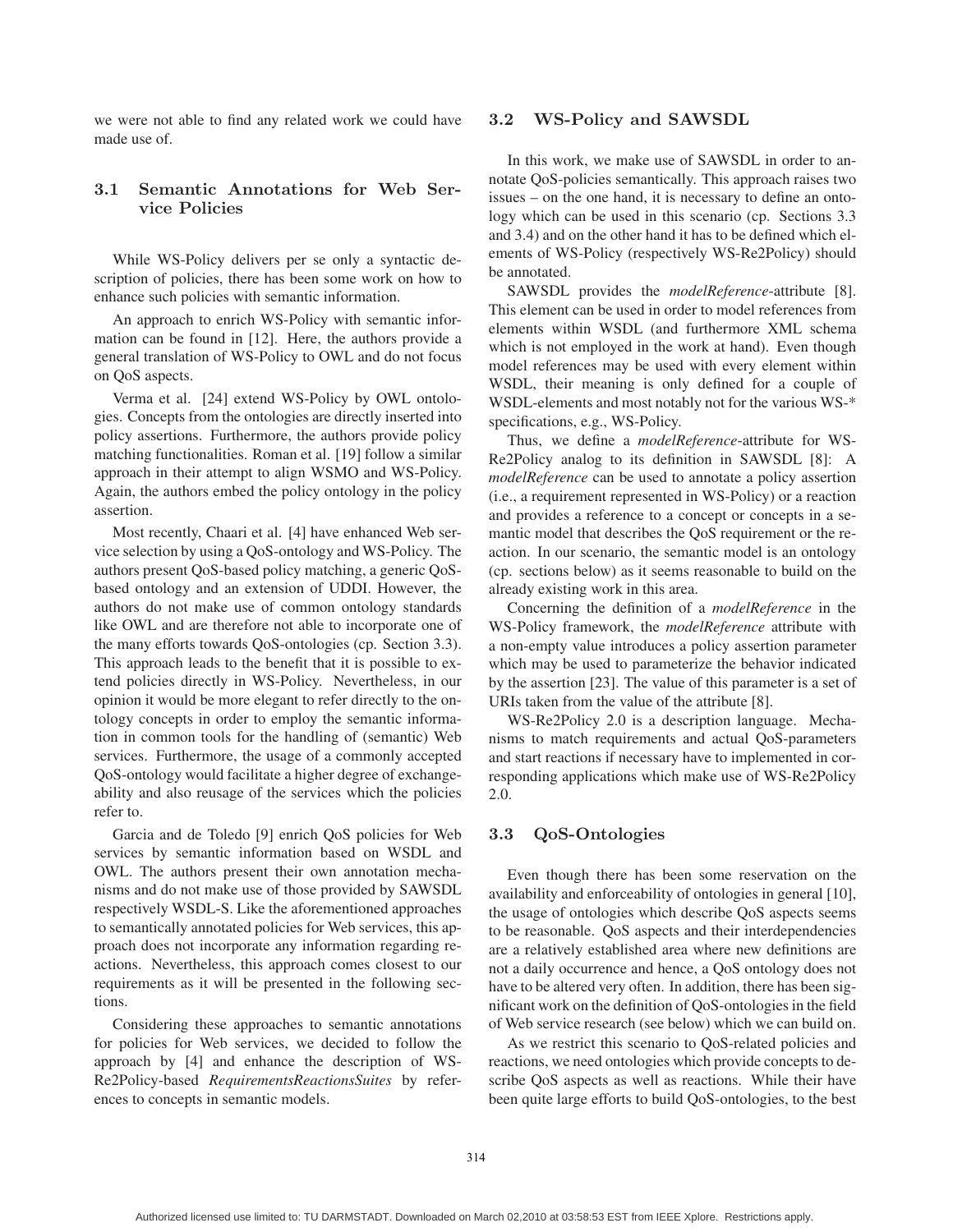of our knowledge there is no ontology which we could use to describe possible reactions if a requirement cannot be met. Hence, it was necessary to develop our own reactionsontology (cp. Section 3.4).

As a result of the different research efforts on the definition and engineering of QoS-ontologies (e.g., [6, 20, 25]), miscellaneous QoS-ontology projects have been initialized but none of them has established itself as *the* state-of-the-art QoS-ontology. Surveys on different efforts can be found in [7, 22].

For our work, an ontology should feature at least the following characteristics: a) be public available, b) apply a commonly accepted ontology language, e.g., a variant of OWL, c) be applicable to (SA)WSDL respectively WS-Policy (as proposed in Section 3.2), and d) define QoS properties. Because the work at hand presents an approach on how to annotate QoS requirements and reactions semantically, the ontology applied can be quite lightweight as long as it possesses the aforementioned different QoS properties. However, if regarding further applications, a more heavyweight ontology which incorporates more information could be helpful.

A very promising approach seems to be the *unified QoS/SLA ontology* proposed in [7]. However, as far as we can judge, this project has not released any ontologies to this day. Hence, we decided to make use of the ontology presented in [6], as the author is involved in the work presented in [7]. The choice for an actual ontology is not vital to the work at hand and is only done for demonstration purposes.

#### **3.4 Reactions-Ontology**

It was not the aim of the work at hand to develop a domain-independent and "complete" ontology for reactions. Hence, the following realization is restricted to a base reactions ontology/taxonomy realized in OWL DL<sup>1</sup>.

The reactions-ontology represents a minimal set of concepts which can be used to describe reactions, i.e., actions that need to be performed if a QoS requirement cannot be met. The main concepts in the ontology are *Reaction* and its subclasses *AutomaticReaction* and *ManualReaction*. As the name implies, the aforementioned is used to carry out an automatic reaction. Therefore, such a reaction has got a default value. This value could indicate how often the reaction should be conducted or how long the reaction should last. A default value has got the type *unit* which specifies its measuring unit. The unit could be time measurement unit, e.g., time in milliseconds or a counter which indicates how often a reaction should be carried out. Some reactions do not have an associated unit.

In the following section, we are making use of the following instances (*individuals*) of the class *AutomaticReaction*: *Delegate* indicates that the service invocation should be delegated to another service host; *Restart* is used to describe that the service should be restarted; *Sleep* denotes that the invoking application should wait before the next step; *Logging* shows how the reaction should be logged.

# 4 WS-Re2Policy 2.0 – Constructs and **Demonstrator**

In the following, we enhance WS-Re2Policy by new control constructs using the ontologies presented in the previous section to annotate requirements and reactions (cp. Section 4.1) and present a demonstrator which makes use of WS-Re2Policy 2.0 in order to implement a distributed service monitoring and SLA enforcement approach (cp. Section 4.2).

#### **4.1 Constructs**

An overview on the constructs used in WS-Re2Policy 2.0 can be found in Table  $1^2$ . For the different kinds of WS-Policy-based policy assertions, we refer to [23].

Reactions are processed in the sequence they are found in the *Reactions*-part of a *RequirementsReactionsSuite* except if it is stated that two or more reactions should be carried out simultaneously. Usually, the processing of reactions stops if a previous reaction has been carried out successfully. However, if there are existing reactions in the sequence which possess the attribute re2:Usage="required", these will be processed in every case while re2:Usage="optional" indicates that such a reaction does not have to be carried out if another reaction was successful. Furthermore, if there is a reaction with the attribute re2:Usage="final", it will be carried out as the last reaction independent of its position in the sequence. As it can be seen in Figure 1, this facilitates the modeling of different reaction sequences.

Using the example in combination with the instances taken from the reactions taxonomy from Section 3.4, a Web service execution environment would first wait for 10000 milliseconds before trying to restart the service at most four times (time in milliseconds is the unit attached to *Sleeping* in the reactions taxonomy). If this is not successful, the control over the regarded Web service would be passed to another peer (i.e., a machine providing another instance of the same Web service). This last step will be skipped if the restarting is successful. In the example, the reactions will be logged by sending a mail to an administrator in every case.

<sup>1</sup>http://www.kom.tu-darmstadt.de/˜schulte/ reactions20090715.owl

<sup>&</sup>lt;sup>2</sup>We assume that  $r \ne 2$  is the prefix of the corresponding XML namespace for WS-Re2Policy 2.0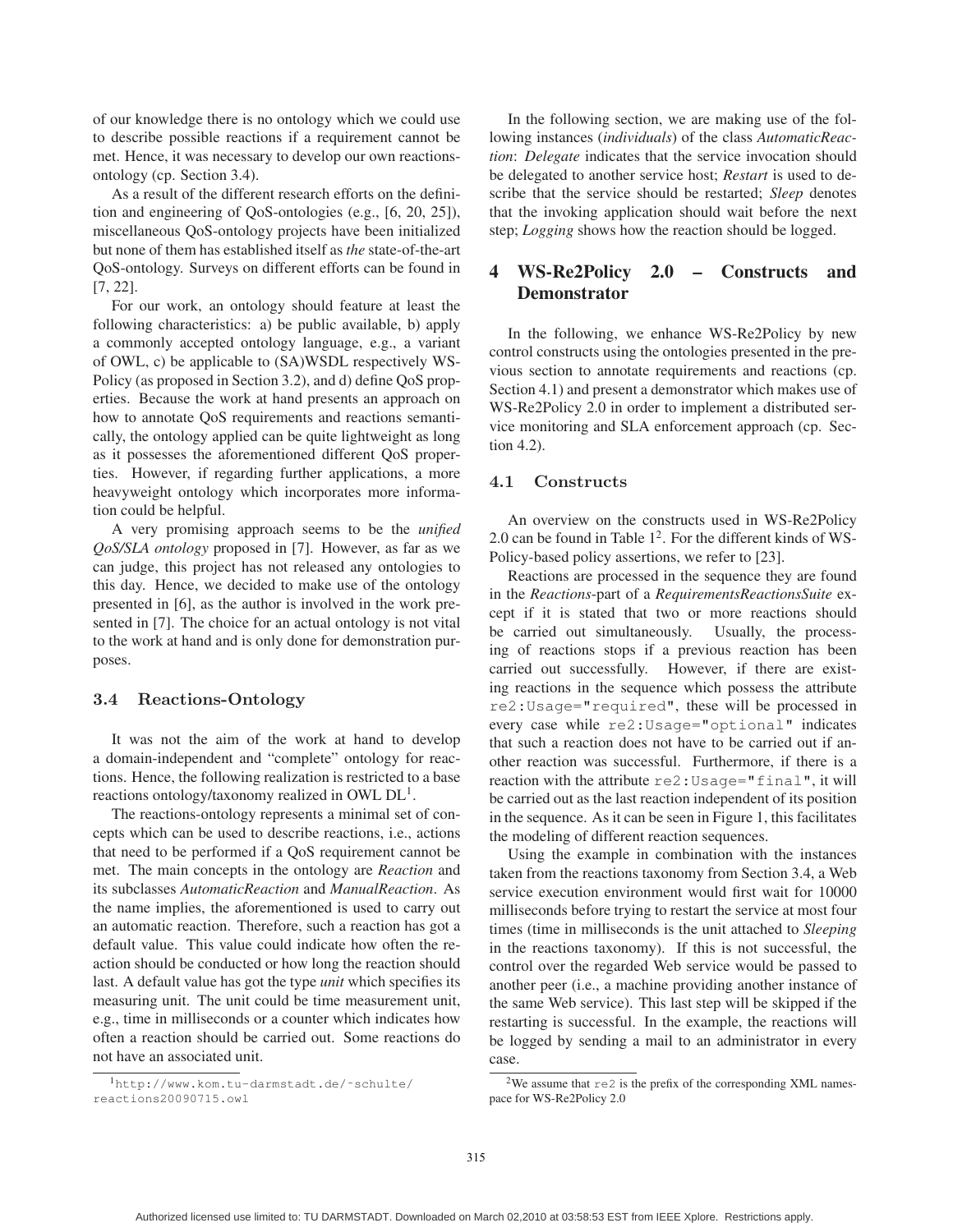| <b>Construct</b>                  | <b>Usage/Comment</b>                                                      |
|-----------------------------------|---------------------------------------------------------------------------|
| re2: Requirements Reactions Suite | A potentially empty set of requirements and reactions which is made up    |
|                                   | from re2: Requirements and re2: Reactions.                                |
| re2: Requirements                 | A potentially empty set of requirements (policy assertions).              |
| wsp:Policy                        | A potentially empty collection of policy assertions.                      |
| qos: XXXXXX                       | A QoS-related policy assertion. Apart from the usual attributes a pol-    |
|                                   | icy assertion might have, a QoS-related policy assertion might have a     |
|                                   | sawsdl:modelReference-attribut pointing to a related concept in a QoS-    |
|                                   | ontology.                                                                 |
| re2:Reactions                     | A potentially empty collection of reactions which gives information what  |
|                                   | needs to be done if a policy assertion cannot be met.                     |
| re2:Sleep, re2:RestartService,    | Example reactions, might possess the attributes re2: usage and            |
| re2:DelegateControl               | sawsdl: modelReference. The latter points to a related concept in         |
| re2:LogReactions                  | a reactions-ontology. Reactions might have an empty value. If so, the de- |
|                                   | fault value (if defined) from the sawsdl: modelReference is taken.        |
| re2:usage                         | Might possess the values required, optional, final.                       |

**Table 1. Constructs in WS-Re2Policy 2.0**

```
<re2:Reactions RequirementsID="3428">
   <re2:Sleep re2:usage="required"
   sawsdl:modelReference="http://www.kom.tu-darmstadt.de/˜schulte/reactions20090715.owl#Sleep">10000
   \langle/re2:Sleep>
  <re2:RestartService re2:usage="required"
   sawsdl:modelReference="http://www.kom.tu-darmstadt.de/˜schulte/reactions20090715.owl#Restart">4
  </re2:RestartService>
  <re2:DelegateControl re2:usage="optional"
   sawsdl:modelReference="http://www.kom.tu-darmstadt.de/˜schulte/reactions20090715.owll#Delegate">peer
  </re2:DelegateControl>
  <re2:LogReactions re2:usage="final"
   sawsdl:modelReference="http://www.kom.tu-darmstadt.de/˜schulte/reactions20090715.owl#Logging">Mail_Admin
   </re2:LogReactions>
</re2:Reactions>
```
#### **Figure 1. XML Snippet: Definition of Reactions in WS-Re2Policy 2.0**

#### **4.2 Implementation**

As we have stated before, the automatic handling of reactions is one further step towards the vision of automatic composition and execution of Web service-based workflows. In our *Automated Monitoring and Alignment* architecture *AMAS.KOM* [18], WS-Re2Policy 2.0 is used in order to describe QoS requirements and reactions in an agentbased monitoring and deviation handling approach.

In AMAS.KOM, an existing workflow description is analyzed and modified in order to integrate proxy services for the redirection of service calls to the monitoring and alignment infrastructure. Policy documents in a machinereadable format, i.e, WS-Re2Policy 2.0, are needed in order to offer information regarding both requirements and associated reactions.

The actual integration of WS-Re2Policy 2.0 in AMAS.KOM is put into action with Woden4SAWSDL. Here, a *RequirementsReactionsSuite* is a Woden-ExtensionElement which makes it possible to access the sawsdl:modelReference-attribute of the suite and accordingly *Requirements* and *Reactions*.

## 5 Conclusion and Future Work

In this paper, we have presented WS-Re2Policy 2.0, a language which combines WS-Policy-based policy assertions with information regarding deviation handling. The primary language construct is a *RequirementsReactions-Suite*, i.e., a combination of policy assertions and reactions which applies if a deviation is detected. WS-Re2Policy makes use of elements from SAWSDL in order to annotate (QoS-)requirements and reactions semantically, thus facilitating the automatic handling of deviations.

Furthermore, we have presented a basic taxonomy that describes reactions which need to be carried out manually or by a Web service execution environment.

The work at hand is used in AMAS.KOM, where WS-Re2Policy 2.0 is deployed in order to model requirements and reactions in a scenario where it is not possible for the service consumer to enforce a certain deviation handling at runtime due to security constraints. Apart from this scenario, WS-Re2Policy could be applied in other settings as well, e.g., making use of the defined requirements in Web